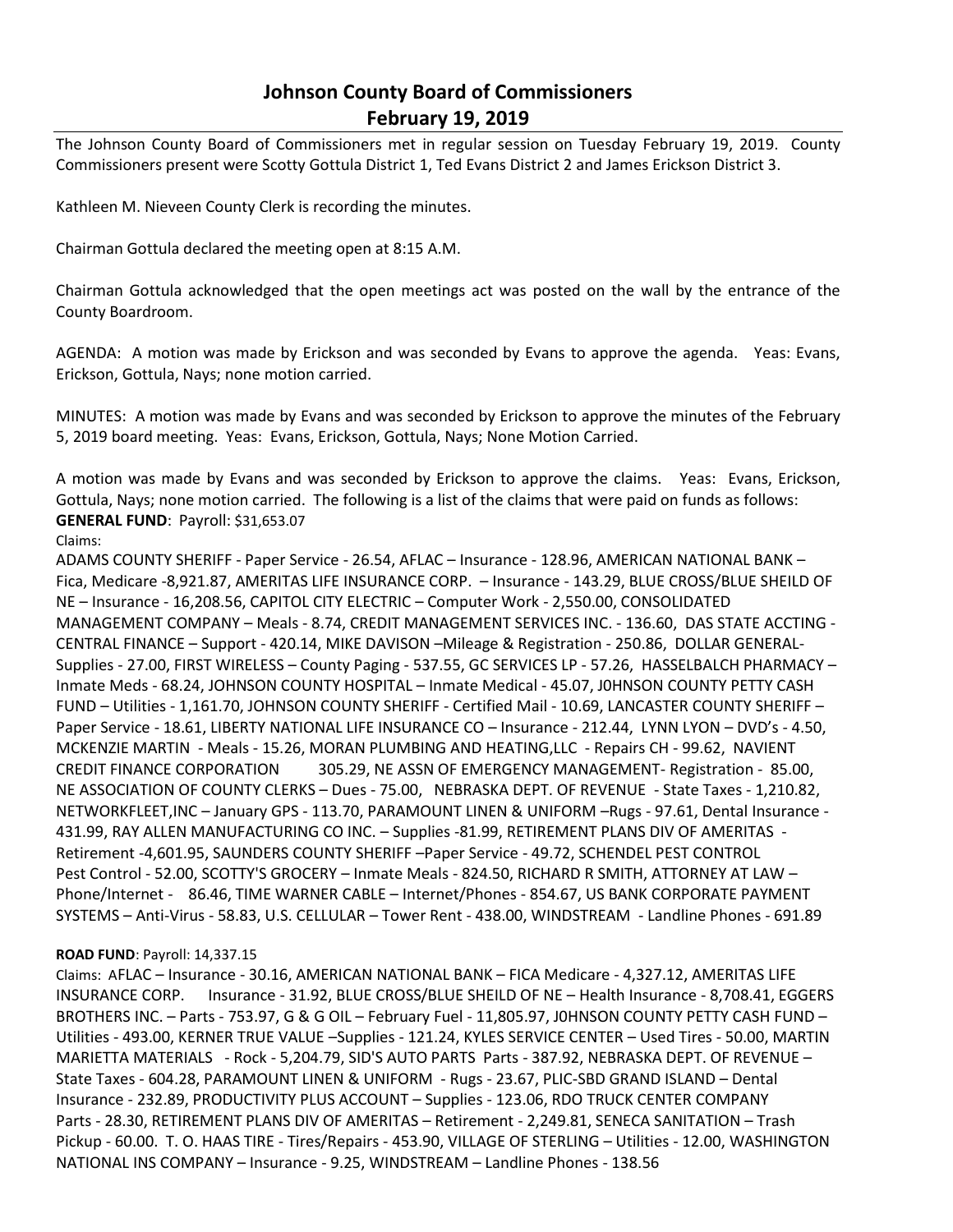# **INHERITANCE TAX FUND:**

Claims: ANGELA L TINTORI - Transcripts - 13,500.00

#### **911 EMERGENCY MANAGEMENT FUND:**

Claims: J0HNSON COUNTY PETTY CASH FUND – OPPD 911 Tower - 43.08, - WINDSTREAM NEBRASKA INC – 911 Phones - 2,280.01

## **AMBULANCE SERVICE FUND:**

Claims: EMS BILLING SERVICES – Contract Billing - 1,013.26, JOHNSON COUNTY HOSPITAL - Supplies - 288.02, LUCILLE KROLL Refund - 120.87, MATHESON TRI-GAS INC – Supplies - 74.83

Highway Supt. Matt Schaardt was present at the meeting to discuss roads and bridge projects, the hours spent over the weekend on snow removal. Matt also reported that the County Tower located on the Campbell property is down and cleaned up.

A motion was made by Erickson and was seconded by Evans to approve the contract with Ace Eaton on County sites C49(254) and C49(288). Yeas: Evans, Erickson, Gottula, Nays; none motion carried.

A motion was made by Erickson and was seconded by Evans to approve the Agreement between the State of Nebraska, and Johnson County for the County Bridge Match Program. Yeas: Evans, Erickson, Gottula, Nays; none motion carried.

Fuel bids were opened at 8:35 A.M. and placed on file in the County Clerk's Office. One bid was received from G & G Oil Company. A motion was made by Evans and was seconded by Erickson to approve the bid from G & G Oil Company as follows:

Tecumseh Shop: Unleaded with 10% Ethanol \$2.049, Diesel Low Sulfur #1 on Road \$2.799, Diesel Low Sulfur #2 on Road \$2.549

Cook, Crab Orchard, Elk Creek, and Sterling Shops Diesel Low Sulfur #1 off Road \$2.499, Diesel Low Sulfur #2 off Road \$2.249. Yeas: Evans, Erickson, Gottula, Nays; none motion carried.

Chairman Gottula declared the hearing for the One and Six Year Road plan open at 8:45 A.M. The board reviewed the one and six.

Chairman Gottula declared the one and six year road plan hearing closed at 8:50 A.M.

A motion was made by Evans and was seconded by Erickson to approve Resolution 19-1 for the Approval of the One and Six Year Road Plan. Yeas: Evans, Erickson, Gottula, Nays; none motion carried.

The board acknowledges the Clerk of the District Court Fee report for January, 2019.

A motion was made by Erickson and was seconded by Evans to approve the Chairman to sign Form 50-G license Application for the Nebraska Department of Revenue Charitable Gaming Division and the approval of TNT Smokin BBQ to become a sales outlet for Keno. Yeas: Evans, Erickson, Gottula, Nays; none motion carried.

A motion was made by Erickson and was seconded by Evans to approve the 2019 County Board Appointments as follows:

ONE Year Appointments: **NIRMA** Kathleen M. Nieveen, **RC& D** Jim Erickson, **Region V** Jim Erickson, **SENDDS** Jim Erickson, **SENCA** Ted Evans, **Economic Developer** Doug Goracke, **Highway Superintendent** Matt Schaardt**,**